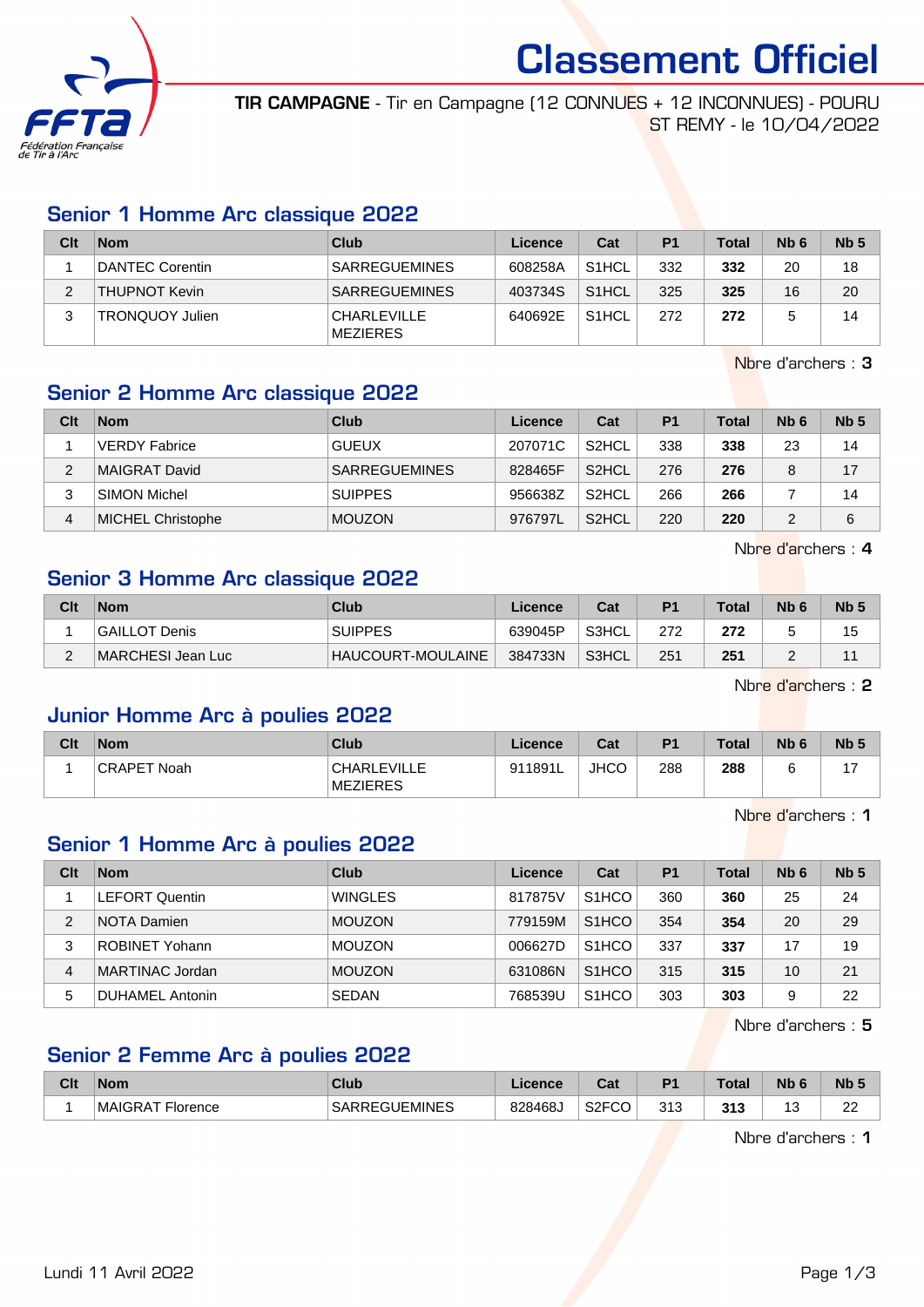

# Classement Officiel

TIR CAMPAGNE - Tir en Campagne (12 CONNUES + 12 INCONNUES) - POURU ST REMY - le 10/04/2022

#### Senior 2 Homme Arc à poulies 2022

| Clt            | <b>Nom</b>                 | Club                                  | Licence | Cat                             | <b>P1</b> | <b>Total</b> | Nb <sub>6</sub> | Nb <sub>5</sub> |
|----------------|----------------------------|---------------------------------------|---------|---------------------------------|-----------|--------------|-----------------|-----------------|
|                | <b>BRECKO Philippe</b>     | <b>SARREGUEMINES</b>                  | 288390T | S <sub>2</sub> HCO              | 394       | 394          | 43              | 26              |
| $\overline{2}$ | <b>ARBRUN Laurent</b>      | <b>SARREGUEMINES</b>                  | 670390K | S <sub>2</sub> HCO              | 374       | 374          | 35              | 21              |
| 3              | <b>AUBRY Yannick</b>       | <b>GUEUX</b>                          | 380455N | S <sub>2</sub> HCO              | 355       | 355          | 27              | 20              |
| 4              | <b>COLLIGNON Frederick</b> | <b>CHARLEVILLE</b><br><b>MEZIERES</b> | 280458W | S <sub>2</sub> H <sub>C</sub> O | 347       | 347          | 18              | 28              |
| 5              | <b>ADNET Manuel</b>        | <b>VERTUS</b>                         | 014456N | S <sub>2</sub> H <sub>CO</sub>  | 316       | 316          | 9               | 19              |
| 6              | GOSSET Jerome              | <b>CHARLEVILLE</b><br><b>MEZIERES</b> | 899284H | S <sub>2</sub> H <sub>C</sub> O | 298       | 298          | 14              | 22              |

Nbre d'archers : 6

#### Senior 3 Homme Arc à poulies 2022

| Clt | <b>Nom</b>         | Club                          | <b>Licence</b> | ◠ञ<br>va. | P <sup>4</sup> | Total | Nb 6 | <b>Nb</b> |
|-----|--------------------|-------------------------------|----------------|-----------|----------------|-------|------|-----------|
|     | DI SABATINO Lucien | T-MOULAINE<br><b>HAUCOURT</b> | 626823E        | S3HCO     | 309            | 309   |      |           |

Nbre d'archers : 1

#### Senior 1 Femme Bare Bow 2022

| Clt | <b>Nom</b>               | <b>Club</b>   | icence              | ่กื้อ≰<br>⊍d | D <sub>1</sub> | <b>Total</b> | Nb | <b>Nb</b> |
|-----|--------------------------|---------------|---------------------|--------------|----------------|--------------|----|-----------|
|     | Aurelie<br><b>GILMER</b> | <b>MOUZON</b> | <b>1150F</b><br>Q11 | S1FBB        | 143            | <br>143      |    |           |

Nbre d'archers : 1

### Senior 1 Homme Bare Bow 2022

| Clt | <b>Nom</b>      | Club          | <b>Trence</b> | Col.<br>val | D <sub>4</sub> | Total                               | Nb 6 | <b>Nb</b> |
|-----|-----------------|---------------|---------------|-------------|----------------|-------------------------------------|------|-----------|
|     | LEBEL<br>Alexis | <b>MOUZON</b> | 980203N       | <b>JHBB</b> | 04<br>۰        | $^{\circ}$<br>$\bullet$ .<br>$\sim$ | -    |           |

Nbre d'archers : 1

#### Senior 2 Femme Bare Bow 2022

| Clt | <b>Nom</b>               | Club   | <b>Licence</b> | r.,<br>va.         | D <sub>4</sub> | <b>Total</b> | Nb | <b>Nb</b> |
|-----|--------------------------|--------|----------------|--------------------|----------------|--------------|----|-----------|
|     | Isabelle<br>ANDRE I<br>ີ | RETHEL | 872965A        | S <sub>2</sub> FBB | 234            | 234          |    |           |

Nbre d'archers : 1

### Senior 2 Homme Bare Bow 2022

| Clt    | <b>Nom</b>       | Club                   | Licence | Cat                | P <sub>1</sub> | <b>Total</b> | N <sub>b</sub> 6 | Nb <sub>5</sub> |
|--------|------------------|------------------------|---------|--------------------|----------------|--------------|------------------|-----------------|
|        | MAURY Florent    | <b>MOUZON</b>          | 857528W | S <sub>2</sub> HBB | 228            | 228          |                  |                 |
| $\sim$ | LEBEL Vincent    | <b>MOUZON</b>          | 980201L | S <sub>2</sub> HBB | 119            | 119          |                  | ົ               |
| 2      | DELBEQUE Vincent | <b>VRIGNE AUX BOIS</b> | 908852H | S <sub>2</sub> HBB | 118            | 118          |                  |                 |

Nbre d'archers : 3

### Senior 3 Homme Bare Bow 2022

|  | Clt | <b>Nom</b> | Club | cence | Cat | D <sub>1</sub> | <b>Total</b> | <b>N<sub>h</sub></b><br>. . | <b>N<sub>b</sub></b> |
|--|-----|------------|------|-------|-----|----------------|--------------|-----------------------------|----------------------|
|--|-----|------------|------|-------|-----|----------------|--------------|-----------------------------|----------------------|